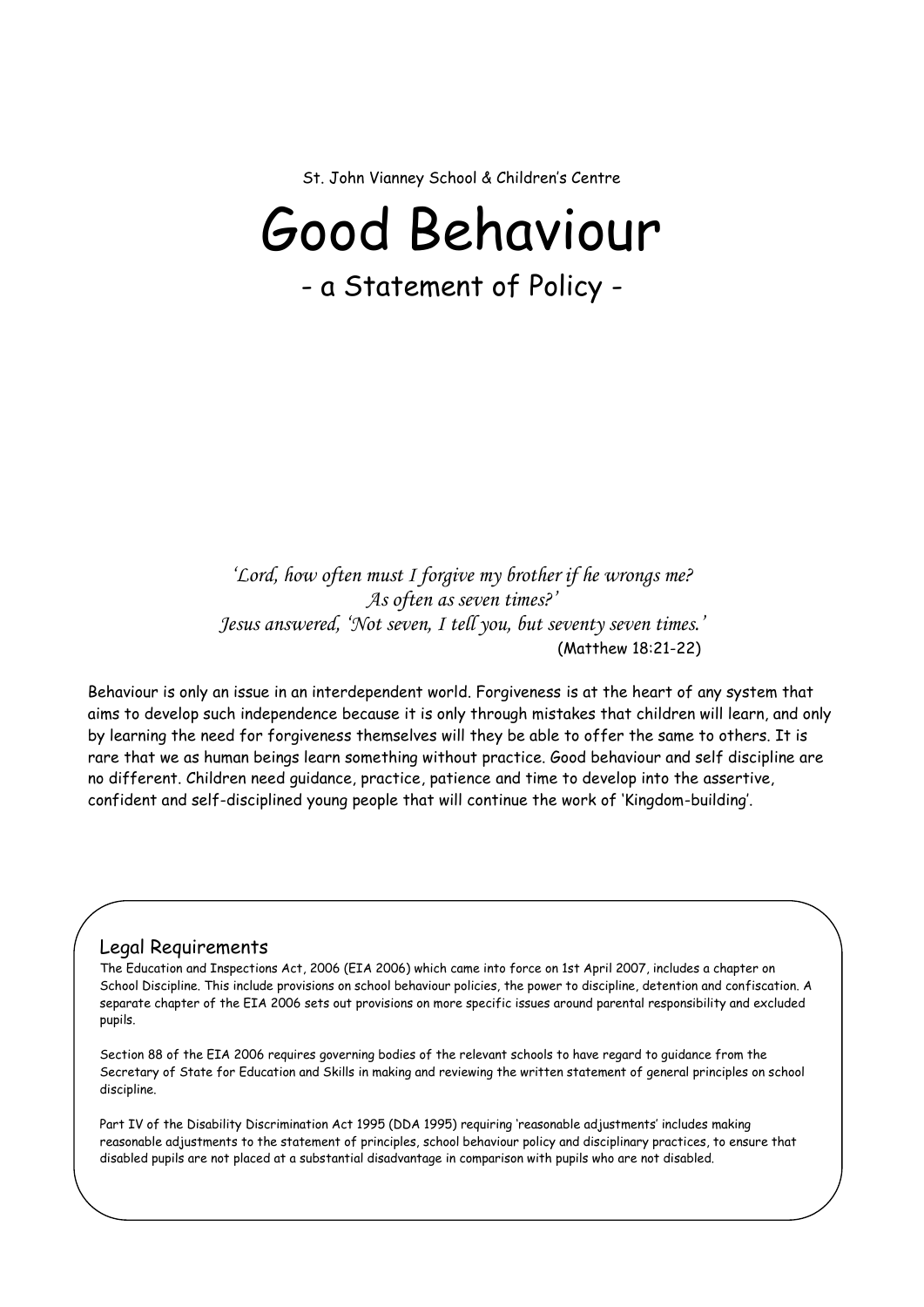## Approach to Good Behaviour

At St. John Vianney School & Children's Centre two principles govern the conduct of all:

#### **The freedom to be and to feel safe The freedom to learn**

We recognise that the gift of freedom given by God to all, brings with it arduous choices and grave responsibilities. Children must learn for themselves how the choices they make have consequences both good and ill. This social learning needs: time (not essentially as discrete lessons, rather taking the time when needed); tolerance (expecting many mistakes but always practising); explicit direction (a dialogical approach to the experience of learners); restorative justice (an opportunity to make amends). And given time this brings about a growing realisation of the responsibility they have for all of their thoughts, words and actions. The acceptance of this responsibility is seen in mature and selfdisciplined individuals.

We provide children with a framework of good behaviour in which they have space to learn selfdiscipline by making mistakes in a safe and supportive environment. By encouraging children to reflect upon these mistakes we guide them to change their own behaviour for the better and offer space to put things right. For some this critical reflection is both new and challenging, but it is central to their moral formation and conscience. Although this can be a long and sometimes difficult process, we all persevere because the rewards are reaped in a caring, considerate and civil society.

# Aims of Good Behaviour

At St. John Vianney School & Children's Centre we aim to provide a positive framework that enables our children to learn to make right choices and so accept responsibility for their own actions through:

- Providing a safe environment for children to make choices and helping them to accept the resultant consequences;
- Guiding children to accept their freedom with responsibility;
- Encouraging children to critically reflect upon their behaviour to gain self-discipline;
- Developing a culture of interdependence that sustains the good behaviour of all; in order to be able to take their place as moral, self-disciplined and confident young people in our world.

# Experiencing Good Behaviour

Good behaviour must be learnt and it is best experienced through the positive modelling of all adults encountered by the child. In St. John Vianney School & Children's Centre there are three ways that children can experience Good behaviour:

- Children for whom behaviour is another thing to learn social learning. They know that life is good and that they can enjoy life best when they are at peace with themselves and their world. Maintaining this peace is the goal, but as with all learning they make mistakes. By having these mistakes pointed out to them and reflecting on them they can improve their own behaviour.
- Children for whom good behaviour is more of a challenge; they recognise that the consequences of good behaviour allow them to live their lives without interference whereas the consequences of negative behaviour mean that their freedom can be curtailed. By clarifying the consequences of negative behaviour and sharing explicit sanctions, especially involving restorative justice, these children learn to anticipate the impact that their behaviour has on both themselves and their society.
- Children who find it difficult to discriminate between good and bad behaviours; they may recognise that behaviours have consequences but do not comprehend what characterises appropriate behaviour. Many of these children seem to display attention seeking behaviour; apparently satisfied with recognition whether gained for a positive or negative behaviour. By sharing explicit consequences for both positive and negative behaviour using rewards and sanctions, these children can recognise that good behaviour affords them greater freedoms.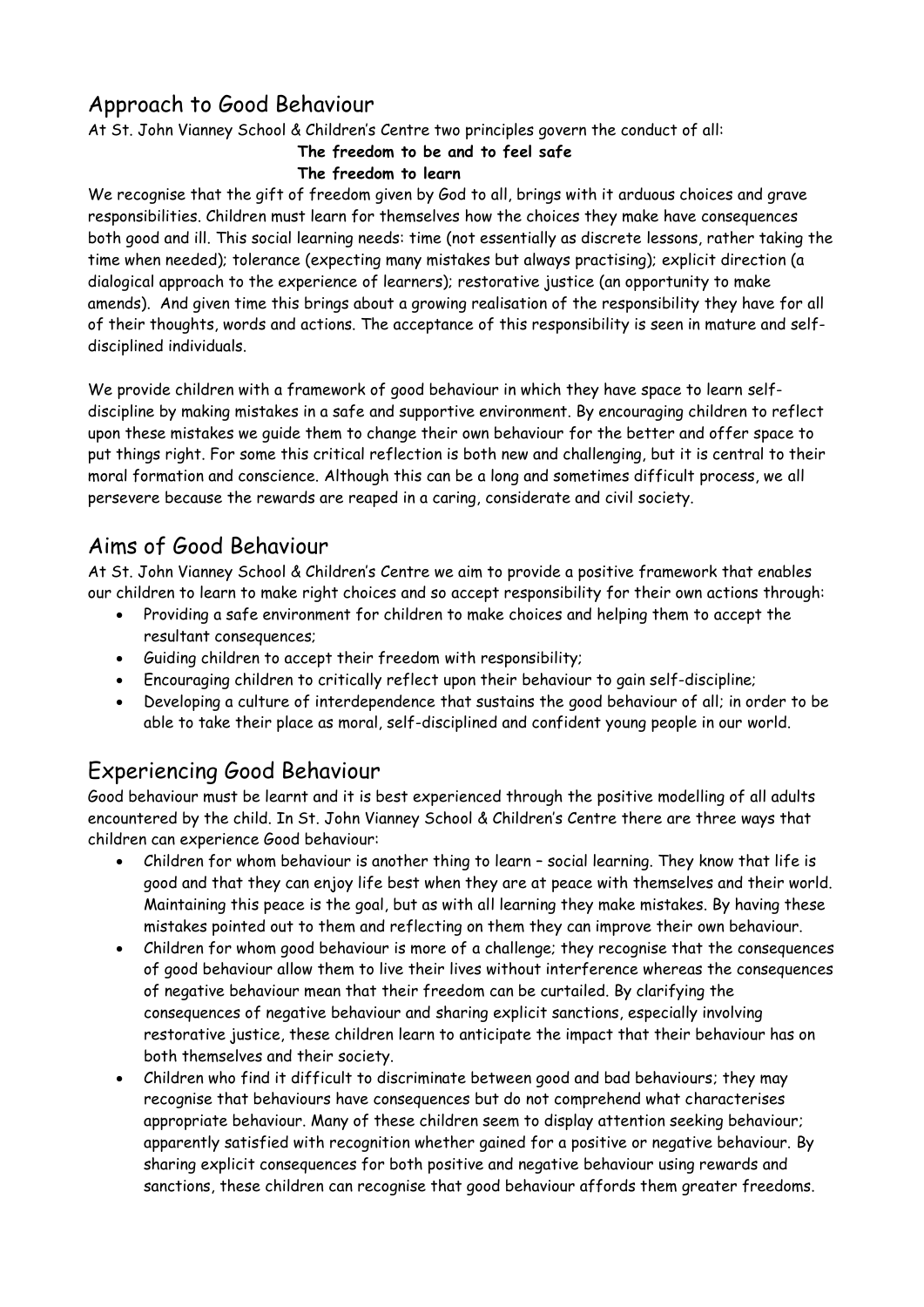Serious misdemeanours are handled separately, following set procedures that involve parents and the head teacher at a very early stage. While such incidents can take a long time to resolve, immediate action as soon as such behaviours come to light, ensures that steps can be put in place quickly to bring about a satisfactory resolution. Examples of behaviours attracting this level of intervention include:

- Serious disruption to learning: behaviour that stops the learning of whole groups and damages their educational or care experience;
- Aggressive behaviour: this includes any behaviour that could result in a person being hurt by word or action or damage to equipment or the environment;
- Bullying behaviour: this includes the intentional, repetitive or persistent hurting of one person by another person, where the relationship involves an imbalance of power. It can take physical or verbal forms, be direct (face to face) or indirect (rumour spreading, exclusion, sending of text messages or emails); (See Appendix A)
- Racially Abusive behaviour: racism can take a number of different forms, all of which demean a person because of cultural or ethnic differences and/or the colour of their skin. The MacPherson report defines racist incidents as 'any incident which is perceived to be racist by the victim or any other person,' and is our working definition;
- Vandalism: the deliberate damage or destruction of property not belonging to that person;
- Stealing: the deliberate removal of another's property, with the intention of assuming possession.

All children, will experience the effects of behaviour, their own and others, both good and ill. With this experience they will recognise that all behaviour is a choice and these choices bring consequences. At St. John Vianney School & Children's Centre good choices are reinforced by rewards, be they explicit or self-contained and wrong choices result in sanctions. This experiential social learning does not happen in a vacuum, but through the care, guidance and support of parents working in partnership with many other adults and practitioners. For a very small number of children, it is sometimes beneficial to suspend the rewards and sanctions system, replacing it with an individual behaviour plan, that helps the child improve their behaviour using small steps.

## Structure of Good Behaviour

#### **Expectations of what constitutes acceptable behaviour**

A calm orderly environment is essential if children are to learn most effectively. It is our responsibility to provide that environment in order that children and practitioners can make the most use of learning time. Therefore, we spend time setting the ground rules, and asserting a code of discipline (Annex 1) that helps children to best avail themselves of the opportunities presented through the curriculum and extended activities.

We recognise that within a climate of inclusion there are children who need a personalised approach to their specific behavioural needs. In some cases this may mean that our usual behavioural procedures are not the most appropriate means of dealing with their behaviour and other programmes of intervention and support may be employed.

Especially for children with behavioural, emotional and social difficulties, we recognise the importance of an integrated multi-agency approach to behaviour management. We operate within a wider protocol with our partners in ESINH (Extended Services in North Hartlepool). (Appendix B)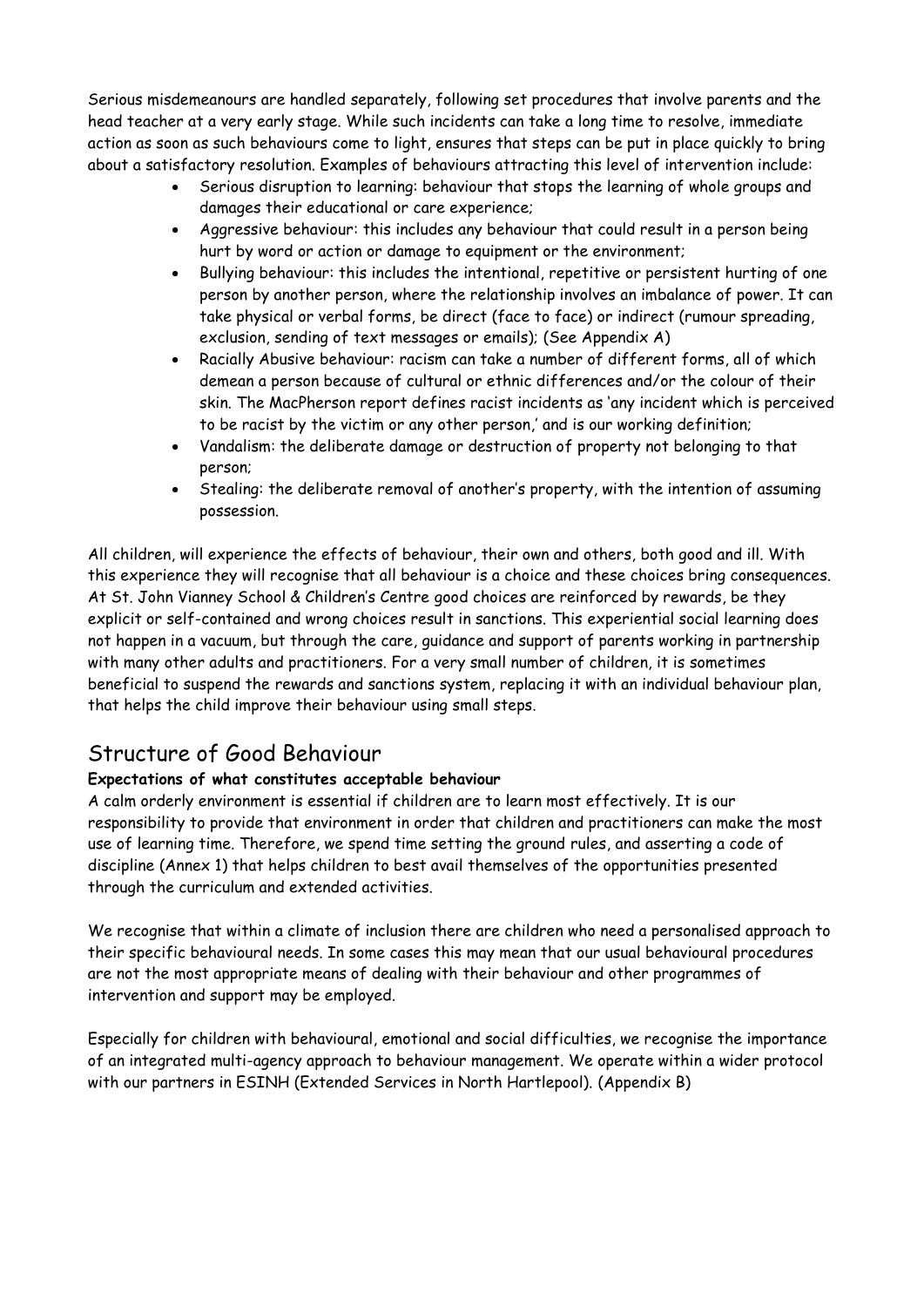#### **Effective behaviour management strategies**

At St. John Vianney School & Children's Centre practitioners use a wider variety of strategies to maintain good behaviour in the setting. The basis for all of these strategies, however, is founded upon a positive relationship and mutual respect between everyone in the setting. The list included at Annex 2 is by no means exhaustive, but gives a sense of the techniques employed.

#### **Processes which recognise, reward and celebrate positive behaviour**

Because we expect good behaviour at St. John Vianney School & Children's Centre, we recognise that we neither reward nor celebrate all good behaviour.

Rewards may be for individuals or whole classes

- a word of praise;
- a 'stamp' on chart or card;
- 'congratulations' and good news postcards home;
- personalised letters to parents;
- certificates which recognise positive contributions to the school community;
- celebrations in collective worship, involving parents;
- prizes up to our 'gold star';
- special privileges.

Children work towards this good behaviour, eventually setting their own social targets, for which they are rewarded, ultimately with self-discipline. (Annex 3)

#### **Processes, rules and sanctions to deal with poor conduct**

When addressing poor conduct, it is important to:

- Impress upon perpetrators that what they have done is unacceptable;
- Deter children from repeating that behaviour;
- Signal to other children that the behaviour is unacceptable and deter them from doing it.

Sanctions are useful in establishing a link between negative behaviour and a negative consequence. They are more likely to promote positive behaviour if children see them as fair. (Annex 4) Practitioners need to:

- Make clear they are dealing with the behaviour, rather than stigmatising the person;
- Avoid early escalation to severe sanctions, reserving them for the most serious or persistent misbehaviour;
- Avoid sanctions becoming cumulative and automatic (sanctions should always take account of individual needs, age and understanding;
- Avoid whole group sanctions that punish the innocent as well as the guilty;
- Wherever possible, use sanctions that are logical consequences of the child's inappropriate behaviour (for example, if work is not finished in class the teacher might make children stay behind at break time to finish it off);
- Use sanctions to help the pupil and others to learn from mistakes and recognise how they can improve their behaviour
- When appropriate, use sanctions to put right harm caused;
- Never issue a sanction that is humiliating or degrading;
- Use sanctions in a calm and controlled manner:
- Ensure that sanctions are seen as inevitable and consistent (children should know that a sanction, when mentioned, will be used);
- Always link the concept of sanctions to the concept of choice, so that pupils see the connection between their own behaviour and its impact on themselves and others, and so increasingly take responsibility for their own behaviour.

Beyond the usual use of rewards and sanctions, within the learning environment, it is sometimes necessary to invoke formal behaviour protocols. We use these protocols to encourage children to reflect upon their own behaviour critically (Annex 5 and Annex 6). As children grow older they are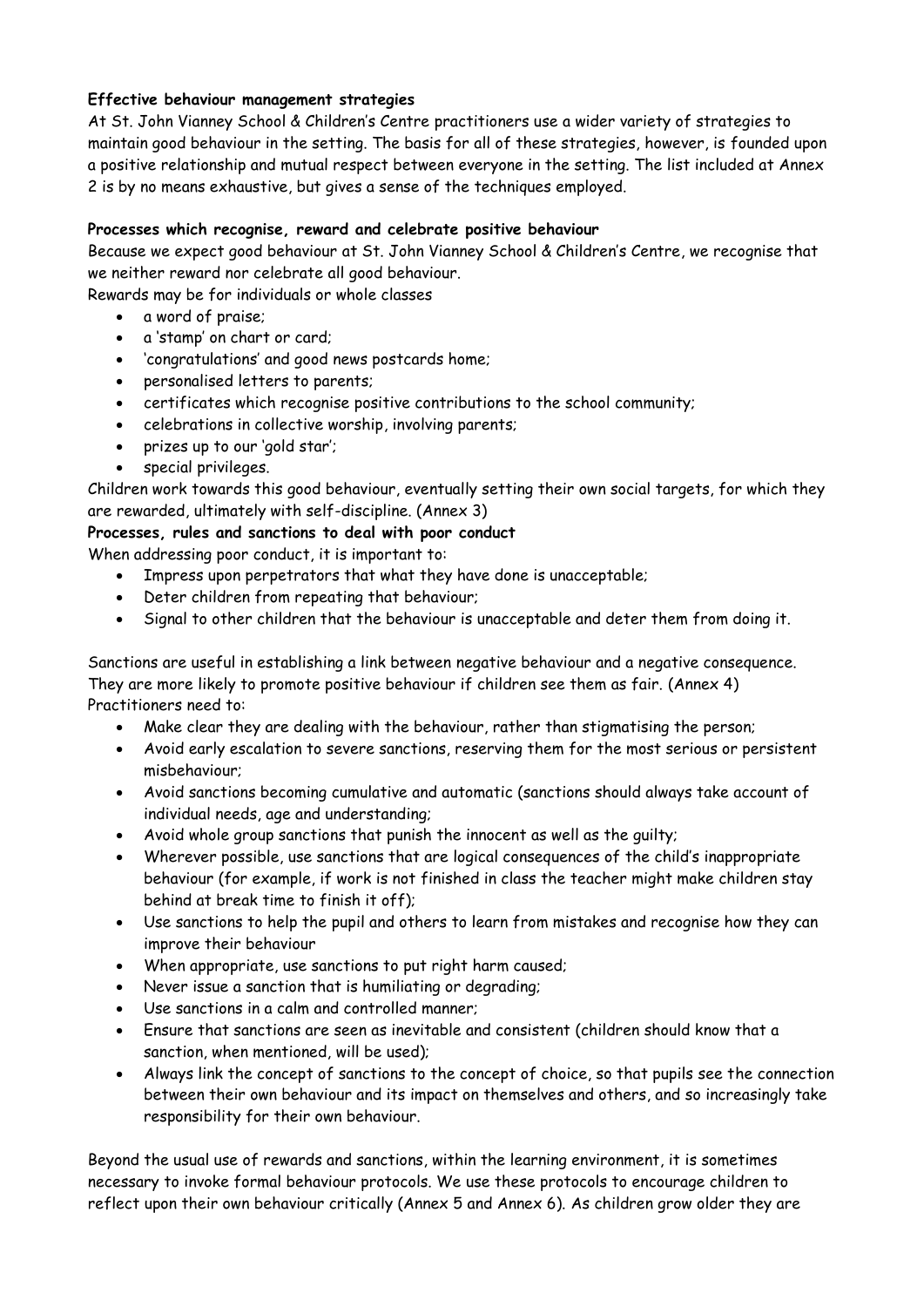encouraged to complete think-sheets (Annex 7) and eventually the process of critical reflection becomes second nature as children predict consequences and avoid negative outcomes. In using these protocols practitioners also need to reflect upon the behaviours they are observing, the concerns that result and the success or otherwise of interventions within the protocols. (Annex 8)

Outside of the usual pattern of behaviour management are serious incidents which require immediate referral for action. These include: aggression (Annex 8), bullying (Annex 9) and racial abuse (Annex 10). All of these formal protocols will require the parents and setting to work closely together to resolve the behaviour concerns. (Annex 11) Ultimately, their resolution may require the drafting of a good behaviour plan (Annex 12) to help focus the child, parents and practitioners on small achievable targets that build self-reliance and good discipline.

#### **Ordinary Sanctions**

- One-to-one admonishment;
- removal from the group (in class);
- withdrawal from a particular lesson or peer group;
- carrying out a useful task in the setting;

#### **Severe Sanctions**

- withdrawal of access to the setting IT system (if the child misuses it by, for example, accessing an inappropriate website);
- withdrawal of break or lunchtime privileges to complete unfinished work during break-times;
- withholding participation in a school trip or sports event that is not an essential part of the curriculum;

#### **Confiscation** (Annex 13 & Annex 14)

- Must be a reasonable sanction in the circumstances of the particular case.
- Items are generally returned at the end of the day, unless it is judged more appropriate to have the items collected by a parent, or passed on to another agency, namely the police;
- to maintain an environment conducive to learning, one which safeguards the rights of other pupils to be educated;
- to maintain the health and safety of the child and others in the setting.

#### **Detention**

- Detention is available as a sanction in two distinct forms:
	- o During the school day;
	- o Outside of the school day, up until 4.15 p.m. when the school has given 24 hours notice of detention to parents, so that parents are aware of where their child should be and can make arrangements for travel.
- A range of activities can be required of the child which are engaging and will not lead to further ill-discipline. Such activities might include: completing learning activities; undertaking tasks to assist staff, such as display work or preparation tasks, which do not raise health & safety or safeguarding issues.

#### **Searching for weapons**

• No one, including the head teacher, undertakes screening or searching of pupils for weapons, at St. John Vianney School & Children's Centre. If there is a suspicion that a child is concealing a weapon, they may be invited to 'turn-out' their pockets, if appropriate or their parents/carers and/or the Police would be called and asked to attend.

#### **Exclusion**

- Only the head teacher is authorised to issue any form of exclusion. The only form that exclusion may take at St. John Vianney School & Children's Centre is:
	- o Lunch-time exclusion or out-of-school-hours care exclusion;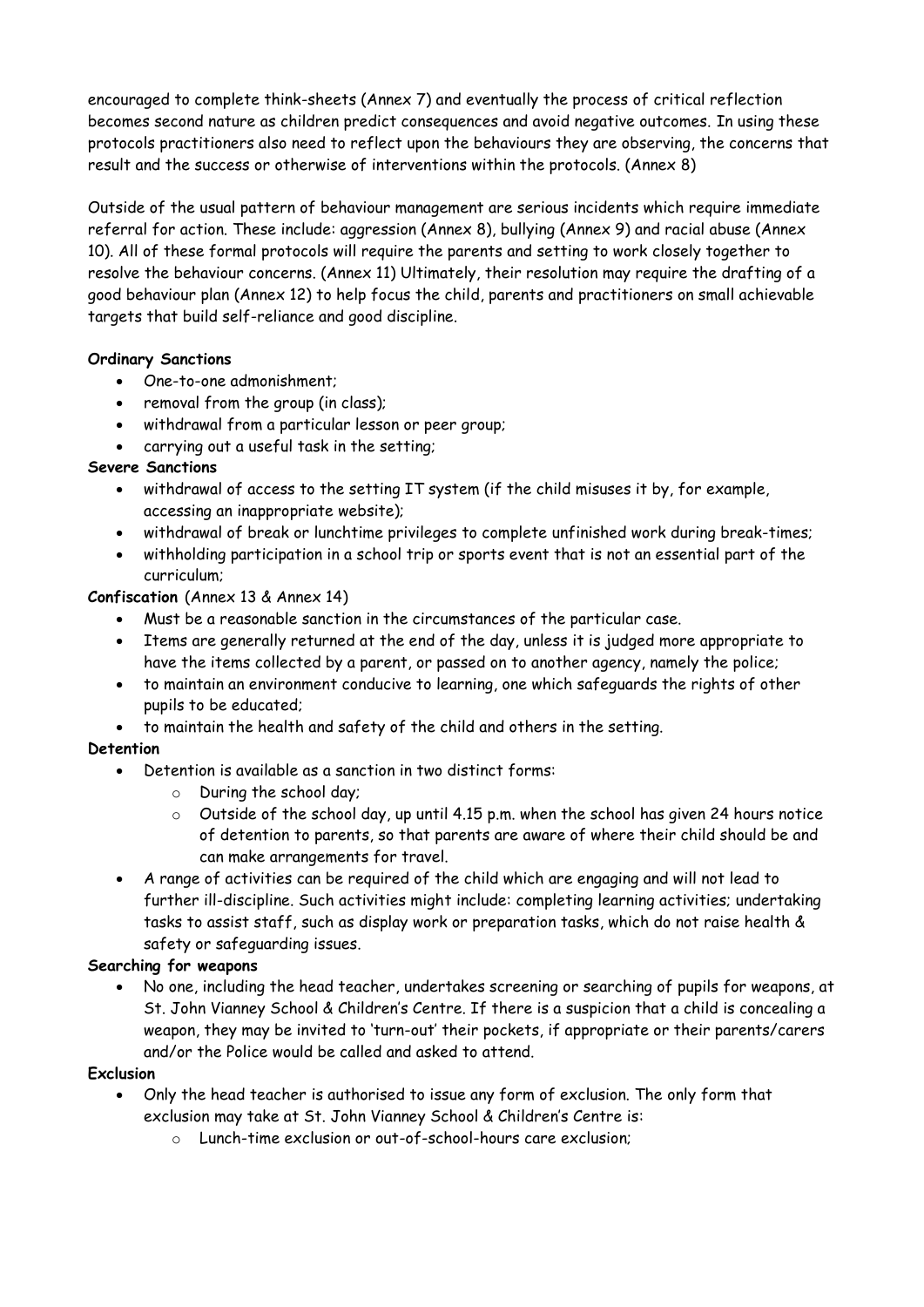• Children are not excluded from learning at St. John Vianney School & Children's Centre, and while children may need to be removed from their normal class because of behaviour, we will continue to work with a child to address their difficulties and problems while seeking suitable additional support from outside agencies or alternative provision.

#### **Use of force to control or restrain pupils**

Physical intervention with pupils needs to be appropriate to the age of the child. In the very earliest of years, when caring for a child from birth to 5 years-of-age, it is appropriate to pick-up children to:

- comfort them when distressed;
- remove children from situations;
- distract them from negative behaviour.

As children grow older, physical intervention is very rarely needed. It is limited to 'one-off' situations where its use reduces the risk of injury to the child or others. Other than that, for some children with behavioural, emotional and social difficulties, who may have difficulty controlling physical outbursts, trained individuals may use physical intervention as appropriate to ensure the safety of the individual and others in the setting.

#### **Risk assessment**

A general risk assessment identifying potential risks caused by negative behaviour is maintained and reviewed within the normal health & safety protocol. If a child is identified who presents challenging behaviour, then a specific risk assessment is undertaken to identify any additional hazards. (Appendix C)

#### **Concerns & Complaints**

If a parent is concerned or wants to complain about the application of sanctions or other aspects of the policy, our complaints procedure is followed.

## Planning, content and delivery of Good Behaviour

How we perceive inappropriate behaviour is crucial. Think of it as a personal attack, a sign of a society in decline, a product of poor parenting, and it is difficult to stop emotion getting in the way. See it for what it really is – a young person testing the boundaries, trying to provoke an adult or trying to relieve the boredom of the day, and it is easier to hold on to your rational understanding of behaviour.

At the beginning of each academic year, practitioners and class teachers spend time with children agreeing 'rules' and teaching routines that follow from our principles and code of discipline. At other times behavioural issues are address within the context of religious and social learning, citizenship, health and safeguarding, as the need arises.

We have signed the DCSF Charter for Action and create each year our anti-bullying pledge. Our delivery not only addresses anti-bullying, but seeks to support anti-racism messages through a nonviolent, critically reflective approach that develops self responsibility and self discipline.

## List of behaviour protocols

- Annex 1 Making the right choice a code of discipline
- Annex 2 Effective behaviour management strategies
- Annex 3 Behaviour: Social targets & rewards
- Annex 4 Effective use of Sanctions
- Annex 5 Towards self reflection
- Annex 6 Critical Reflection
- Annex 7 Think-sheet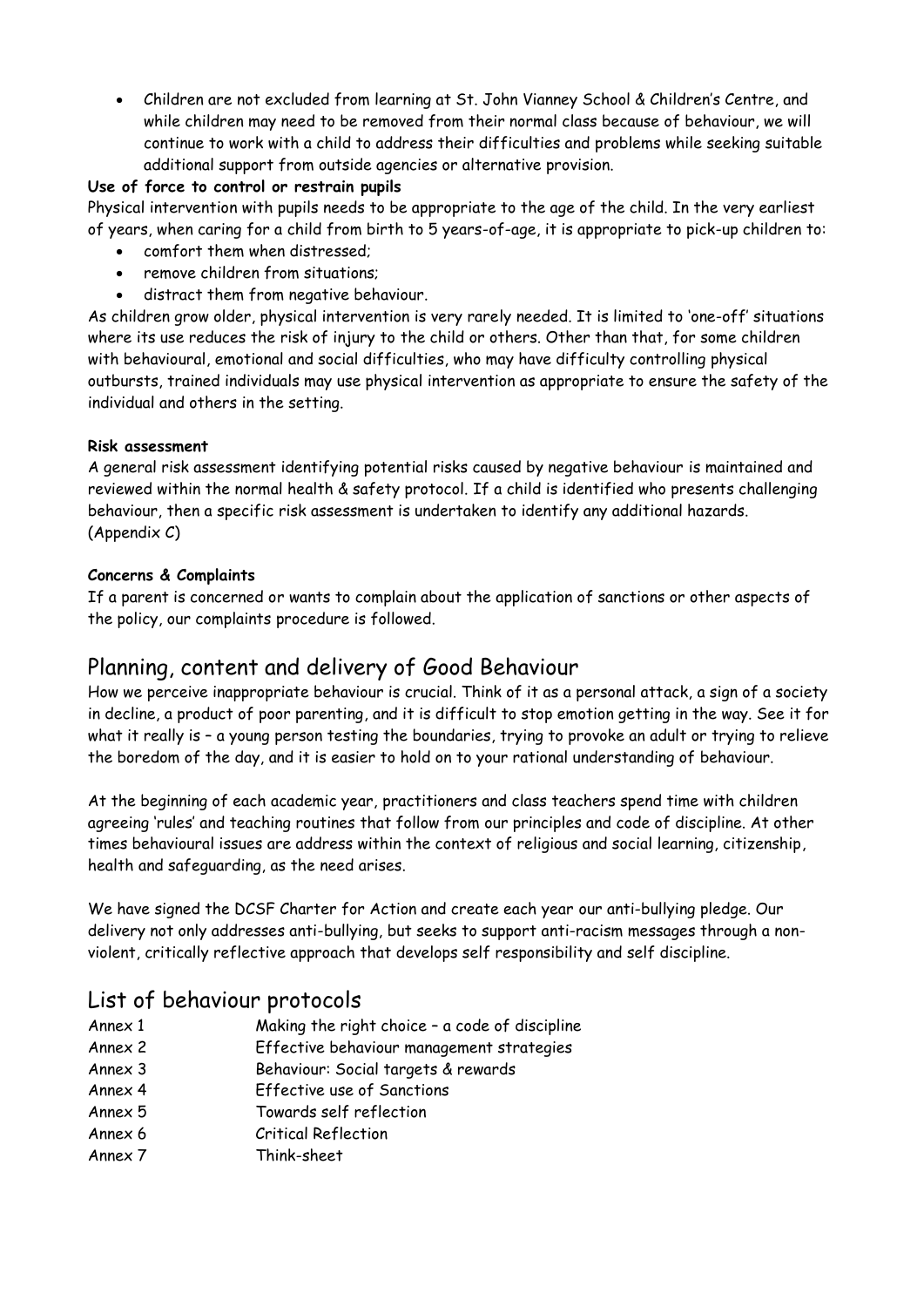| Annex 8    | Behaviour concern report                                                      |
|------------|-------------------------------------------------------------------------------|
| Annex 9    | Aggression                                                                    |
| Annex 10   | <b>Bullying</b>                                                               |
| Annex 11   | Racial abuse                                                                  |
| Annex 12   | Home/setting contact record                                                   |
| Annex 13   | Good Behaviour plan                                                           |
| Annex 14   | Confiscation                                                                  |
| Annex 15   | Confiscation record                                                           |
| Annex 16   | Anti-bullying - our school pledge                                             |
| (Annex 17) | Exclusion)                                                                    |
| Appendix A | Anti-bullying strategy                                                        |
| Appendix B | ESINH Partnership: BESD Protocol                                              |
| Appendix C | Risk Assessment for children & young people who present challenging behaviour |
| Appendix D | Physical Intervention with pupils                                             |
| Annex D1   | Record of incident requiring physical intervention                            |
| Annex D2   | Pupil's record of incident requiring physical intervention                    |

## Assessment & Record Keeping

The head teacher retains think-sheets and related records, including behaviour reviews with parents and copies of behaviour plans if utilised, for all serious misdemeanours and behaviour referred to this level of intervention. The anonymised data is used in reports to the *children & young people committee*, *governing body* and *local authority*, as required. These records are confidentially destroyed at the end of each academic year, for all resolved cases and otherwise at the end of the academic year following its resolution.

Team leaders retain think sheets and related records, including behaviour notification telephone records and reviews with parents and copies of behaviour plans if utilised. These records are confidentially destroyed at the end of the academic year, following the resolution of the case, or the records are given to the head teacher if the case requires further intervention.

Class teachers retain all think sheets and related records, including behaviour notification telephone records and any subsequent meetings with parents. These records are confidentially destroyed at the end of the academic year, or the records are given to the team leader if the case requires further intervention.

# Monitoring & Evaluation

Current cases and concerns are discussed by the *behaviour leadership team* each term, to consider the usefulness of interventions and the possibility of referrals to agencies that may support or advise parents. This also ensures that children can be treated consistently by all staff that may have contact with them in the setting.

As a means of moderating the type and appropriateness of interventions used to support children in order to improve their behaviour, case studies are collected and retained. Such case studies include the following types of information and records:

- Academic achievements;
- 'Tracked' progress;
- Pen portrait of observed behaviour and social learning;
- Time-out/Think sheet reflections;
- Behaviour concern report;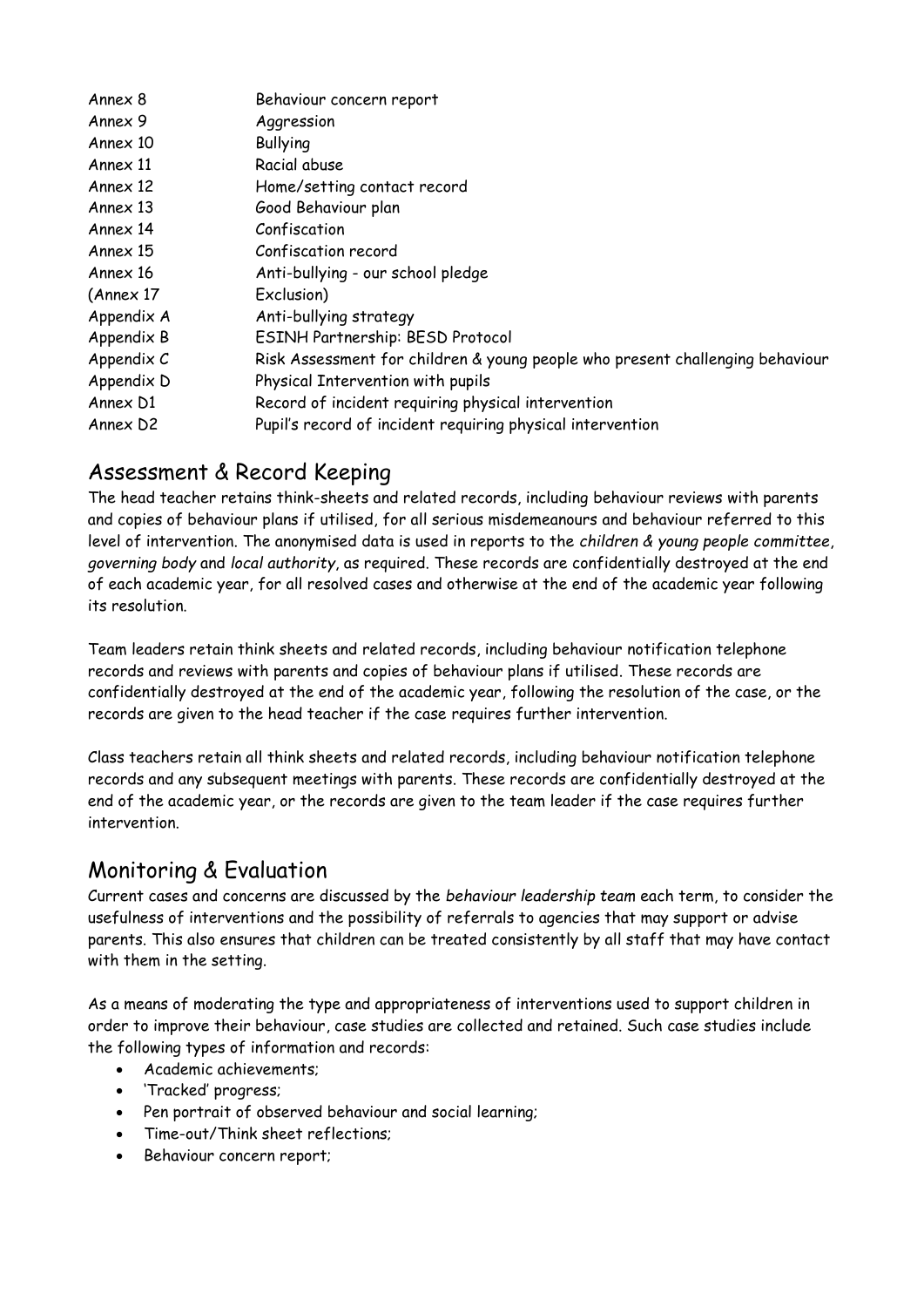- Details of intervention, both reactive and pre-emptive;
- Serious incident record;
- Reward charts;
- Self-review;
- Home/setting contact record;
- Behaviour review with parents

These case studies form the basis of evaluation of the effectiveness of the policy and related protocols by staff, the *behaviour leadership team* and the *children & young people committee*.

The children & young people committee also monitor the application of rewards and sanctions by age, ethnicity, gender and learning difficulties and disabilities. They monitor cases reaching the stage of notification of parents by practitioners and class teachers, as a guide to implementation of sanction. They monitor completion of stamp charts and cards, as a guide to the application of rewards.

## Staffing & Resources

Schools have a statutory power to discipline pupils for breaches of rules, failure to follow instructions or other unacceptable conduct. All teachers and other staff in charge of pupils have the power to discipline. The head teacher has extended the power to discipline to adult volunteers while on educational visits. The head teacher has limited the power to apply particular sanctions to certain staff.

| Category of staff                                 | Maximum permitted sanction                          |  |
|---------------------------------------------------|-----------------------------------------------------|--|
| Childcare and learning support practitioners      | Ordinary sanctions                                  |  |
| [including adult volunteers, while on educational |                                                     |  |
| visits]                                           |                                                     |  |
| Class teachers/Room or childcare                  | Severe sanctions; Confiscation                      |  |
| leaders/Managers                                  |                                                     |  |
| LDDco/GATco                                       | Where consideration is given to withholding         |  |
|                                                   | participation in a school trip or sports event that |  |
|                                                   | is not an essential part of the curriculum, for     |  |
|                                                   | children with LDD or GAT children.                  |  |
| Team leaders                                      | Detention during the school day                     |  |
| Deputy Head Teacher                               | Detention outside the school day                    |  |
| <b>Head Teacher</b>                               | Exclusion                                           |  |

The power to discipline is extended to categories of staff as detailed below:

#### **Staff authorised to control or restrain**

The head teacher authorises all childcare practitioners, room and childcare leaders and mangers to use physical intervention with children under 5 years –of-age, in circumstances when they are upset to comfort them, or to remove them from situations that may be harmful to themselves or others.

The head teacher authorises class teachers to use reasonable force to control or restrain children:

- where there is imminent risk of injury;
- where there is developing risk of injury or significant damage to property;
- where the behaviour is compromising good order and discipline.

The head teacher authorises named members of staff, who are suitably trained to physically intervene, with named children over 5 years-of-age, following the Use of physical intervention with pupils' protocol. (Appendix D)